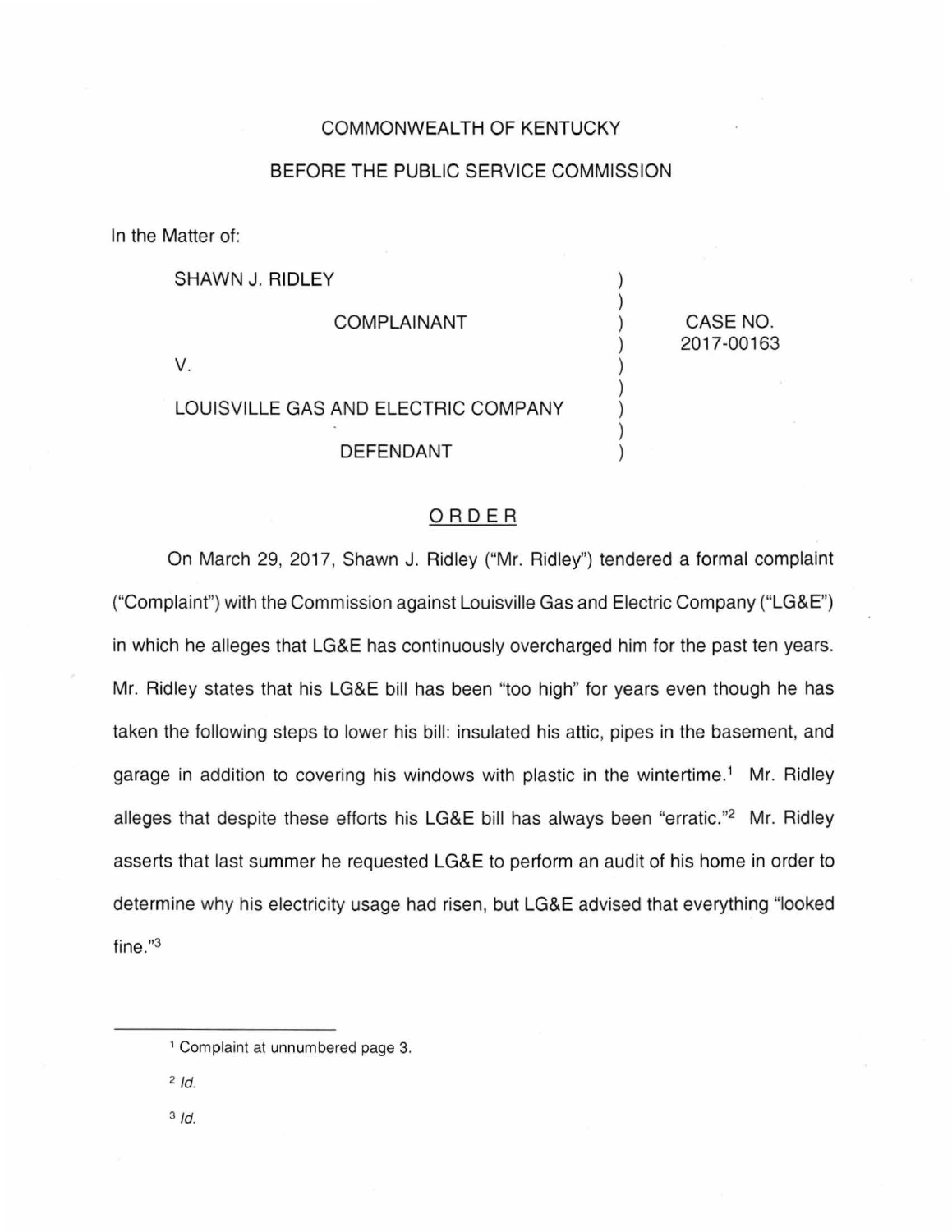Mr. Ridley further alleges that LG&E has not read his meter since he purchased his home in July 2003, and has instead been estimating his bills based upon the prior owners' usage. Mr. Ridley asserts that his understanding was that his meter was being read electronically, but in November 2016, an LG&E technician advised that Mr. Ridley does not have a meter capable of being electronically read , but instead must be physically read by LG&E. Mr. Ridley further states that in February 2017, an LG&E contractor advised him that he was unable to obtain a meter reading at his home. In order to remedy this situation, Mr. Ridley requests that LG&E be required to reimburse him \$12,000 dollars, representing an average overpayment of \$100 dollars per month for the past ten years.

Pursuant to 807 KAR 5:001, Section 20(4)(a), upon receipt of a formal complaint the Commission must determine whether the complaint states a *prima facie* case. To establish a *prima facie* case under 807 KAR 5:001, Section  $20(1)(c)$ , the complaint must state:

> Fully, clearly, and with reasonable certainty, the act or omission, of which complaint is made, with a reference, if practicable, to the law, order, or administrative regulation, of which a failure to comply is alleged, and other matters, or facts, if any, as necessary to acquaint the commission fully with the details of the alleged failure.

Based on a review of the Complaint, the Commission is unable to determine at this time whether the Complaint establishes a *prima facie* case. In order to support his claim against LG&E, the Commission finds that Mr. Ridley should file, within 20 days of the date of this Order, copies of the electric and gas bills issued to Mr. Ridley by LG&E for each month of 2015, 2016, and 2017 to date.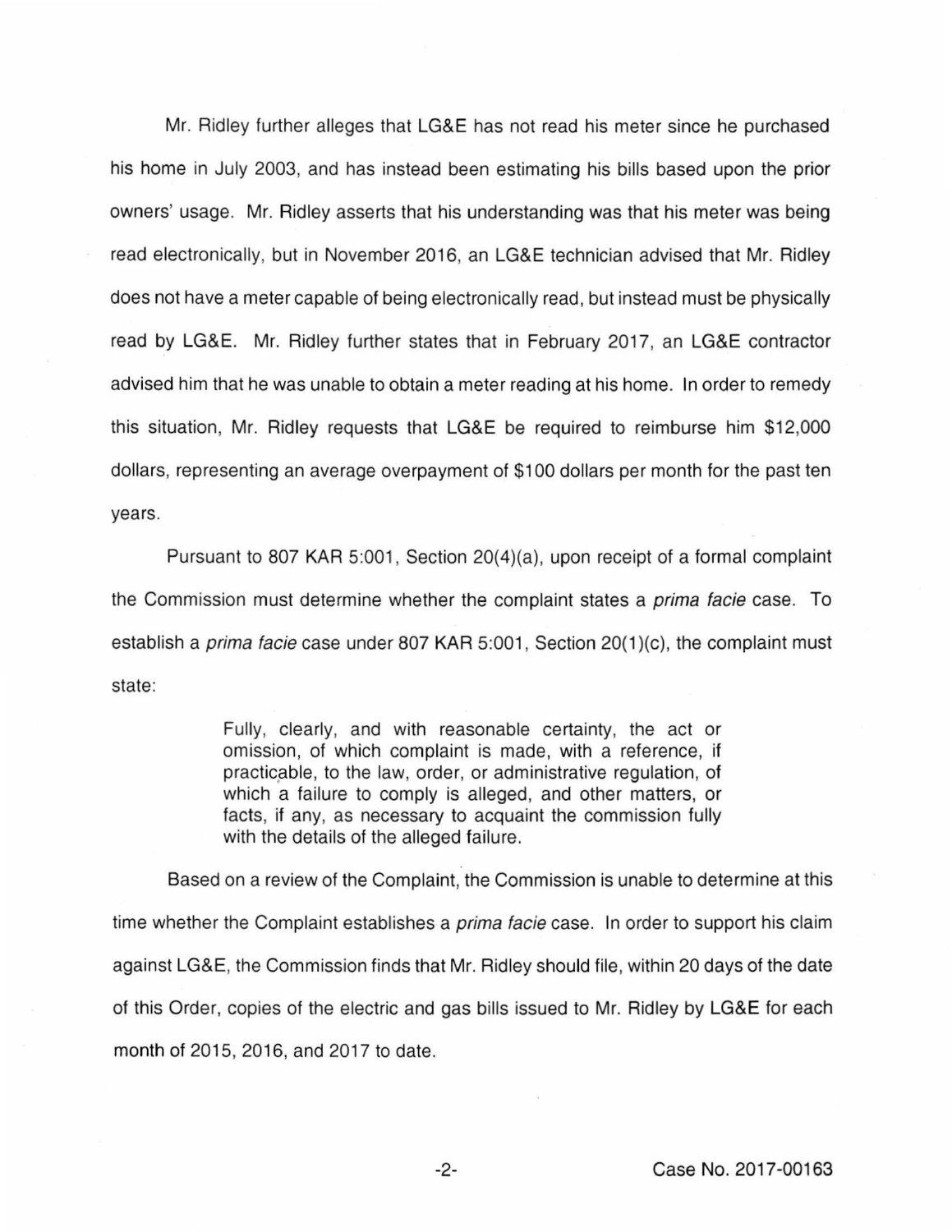When filing a paper containing personal information, Mr. Ridley should, in accordance with 807 KAR 5:001, Section 4(10), encrypt or redact the paper so that personal information, including an account number or Social Security number, cannot be read.

IT IS THEREFORE ORDERED that within 20 days of the date of this Order, Mr. Ridley shall file copies of the electric and gas bills issued to Mr. Ridley by LG&E for each month of 2015, 2016, and 2017 to date.

By the Commission



ATTEST: thems

xecutive Director